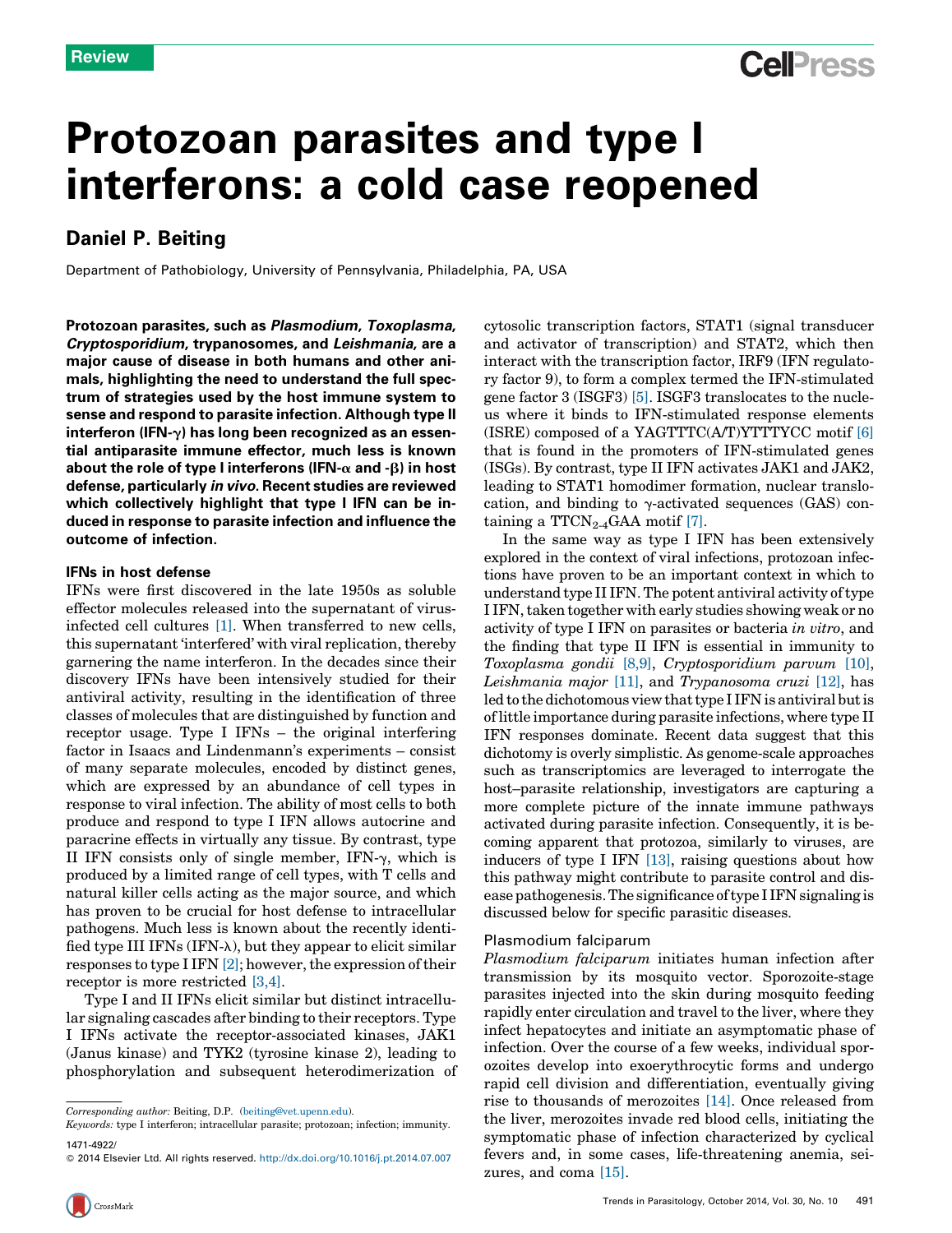Although liver-stage Plasmodium infection has long been described as clinically silent [\[14\],](#page-5-0) it is not immunologically silent, and recent studies reveal that type I IFNs play an important role in regulating this stage of infection [\[16–18\].](#page-5-0) Portugal and colleagues carried out transcriptomic analysis of livers from infected mice [\[17\],](#page-5-0) and observed predominantly a type I IFN signature, including upregulation of  $Mx2$  and  $If it1$  – genes known to be rapidly induced during viral infection and functionally antiviral [\[19,20\]](#page-5-0). Through a series of elegant experiments, Liehl et al. went on to show that the type I IFN response in the liver is evident within 36 h of infection from mosquitoes. This response required the receptor for type I IFN (IFNAR), suggesting that the signature is amplified by an autocrine feed-forward loop in hepatocytes – that is, liver cells secrete and respond to their own IFN, resulting in increased IFN production. IFNAR-deficient mice, or mice selectively lacking IFNAR on hepatocytes (thereby blocking this autocrine feedback), fail to control parasite replication in the liver, and consequently accumulate a higher parasite burden in the liver and blood [\[16,18\]](#page-5-0). Interestingly, unlike type II IFN, which elicits strong cell-autonomous killing of intracellular parasites, including Plasmodium liver-stage parasites [\[21,22\]](#page-5-0), hepatocyte type I IFN did not promote intrinsic control of parasite replication. Rather, autocrine type I IFN signaling in the liver recruits natural killer T cells, which then mediate parasite killing by producing type II IFN [\[18\]](#page-5-0). The importance of type I IFN in limiting liver-stage Plasmodium could have important clinical implications for treating malaria, particularly because restriction of parasites in the liver is a major goal of malaria vaccines currently in Phase III clinical trials [\[23,24\]](#page-5-0). Moreover, type I IFNs have long been used as safe and effective treatment of viral infections in the liver [\[25\]](#page-5-0). Although liver infection is transient with P. falciparum, other species, such as P. vivax, establish a persistent liver infection which serves as a reservoir of parasites resulting in chronic blood infections [\[26,27\]](#page-5-0). In light of the high morbidity caused by relapsing P. vivax, and the fact that it causes of one of the most prevalent human malaria infections on the planet [\[28\],](#page-5-0) it will be important to explore whether type I IFN can limit either the frequency or intensity of relapsing disease with P. vivax.

P. falciparum blood-stage infection also induces a type I IFN signature in human peripheral blood mononuclear cells, which resolves following chemotherapy [\[29\]](#page-5-0), and similar type I IFN responses have been observed in *Plas*modium-infected mice [\[29–33\]](#page-5-0). Using a P. berghei mouse model of severe malaria, Sharma and colleagues showed that animals deficient in type I IFN signaling survive an otherwise lethal infection [\[29\],](#page-5-0) implicating type I IFN in disease pathogenesis. These data contrast with the hostprotective role described for type I IFN during liver-stage infection [\[16,18\],](#page-5-0) and suggest that type I IFN can have contrasting roles, perhaps as parasites move through their life cycle, migrate to distinct tissues or cell types, or trigger different inflammatory programs.

#### Toxoplasma gondii

Toxoplasma is an orally transmitted parasite that initiates infection in the gastrointestinal tract, and subsequently disseminates via blood circulation to all major organs and tissues. In most healthy hosts, a robust immune response is mounted that effectively controls parasite replication, but some parasites evade this response, differentiate to a slowly dividing stage, and establish a latent infection in the central nervous system. Although the genus Toxoplasma contains only one species, T. gondii, sexual recombination has resulted in strains that vary dramatically in virulence and host immune activation. The population genetic structure of Toxoplasma is dominated by three archetypal lineages – termed types I, II, and III – but 'atypical' strains that fall outside of this classification are also found. A transcriptomic survey of the host response to 29 different T. gondii strains revealed that a subset of atypical strains induce a type I IFN response in macrophages and fibroblasts [\[34\]](#page-5-0). Similarly, another recent study confirmed that canonical strains do not induce type I IFN, but showed that a close relative of Toxoplasma, Neospora caninum, activates a robust type I IFN response that is sufficient to control a viral challenge in vitro [\[35\].](#page-5-0)

Whether Toxoplasma strains or Neospora induce type I IFN in vivo and what, if any, consequence this might have for parasite replication or immune pathology, remain open questions. Early in vitro studies with recombinant type I IFN showed either weak or no effect on parasite replication, in contrast to type II IFN, which mediates potent cellintrinsic immunity [\[36–38\].](#page-6-0) Similarly, infection of IFNARdeficient mice with a canonical type II strain showed no impact on acute infection [\[36\]](#page-6-0), but this study did not allow infections to progress to the chronic phase. Interestingly, both Neospora and atypical Toxoplasma strains are associated with disease in immunocompetent hosts and demonstrate a propensity for vertical transmission from mother to fetus [\[39–42\].](#page-6-0) Moreover, studies in mice have shown thatimpaired type II IFN leads to enhanced vertical transmission in mouse model of transplacental toxoplasmosis [\[43\],](#page-6-0) suggesting a possible scenario in which atypical strains and/or Neospora induce type I IFN, resulting in repression of type II IFN and more severe disease. Finally, given the recent findings that type I IFN has immunomodulatory effects during chronic viral and bacterial infections, it will be important to test whether signaling through this pathway influences latent Toxoplasma infection in the brain.

The observation that only a few atypical strains, but no canonical strains of Toxoplasma, induce type I IFN in vitro suggests that the majority of strains either lack the molecular signature to induce this response or that they have evolved additional mechanisms to suppress type I IFN signaling. Surprisingly, the addition of heat-killed, rather than live, Toxoplasma to cultures resulted in robust type I IFN signaling by representative members of each archetypal lineage, suggesting that Toxoplasma is capable of triggering type I IFN [\[35\]](#page-5-0). To test whether live Toxoplasma suppress this response, Beiting *et al.* carried out competition assays between Toxoplasma and Neospora, both of which infect the same cells, and found that Neospora could no longer induce type I IFN in cells previously infected with Toxoplasma. Collectively, these results demonstrate that Toxoplasma possesses both a type I IFN-inducing factor, as well as mechanism to prevent the innate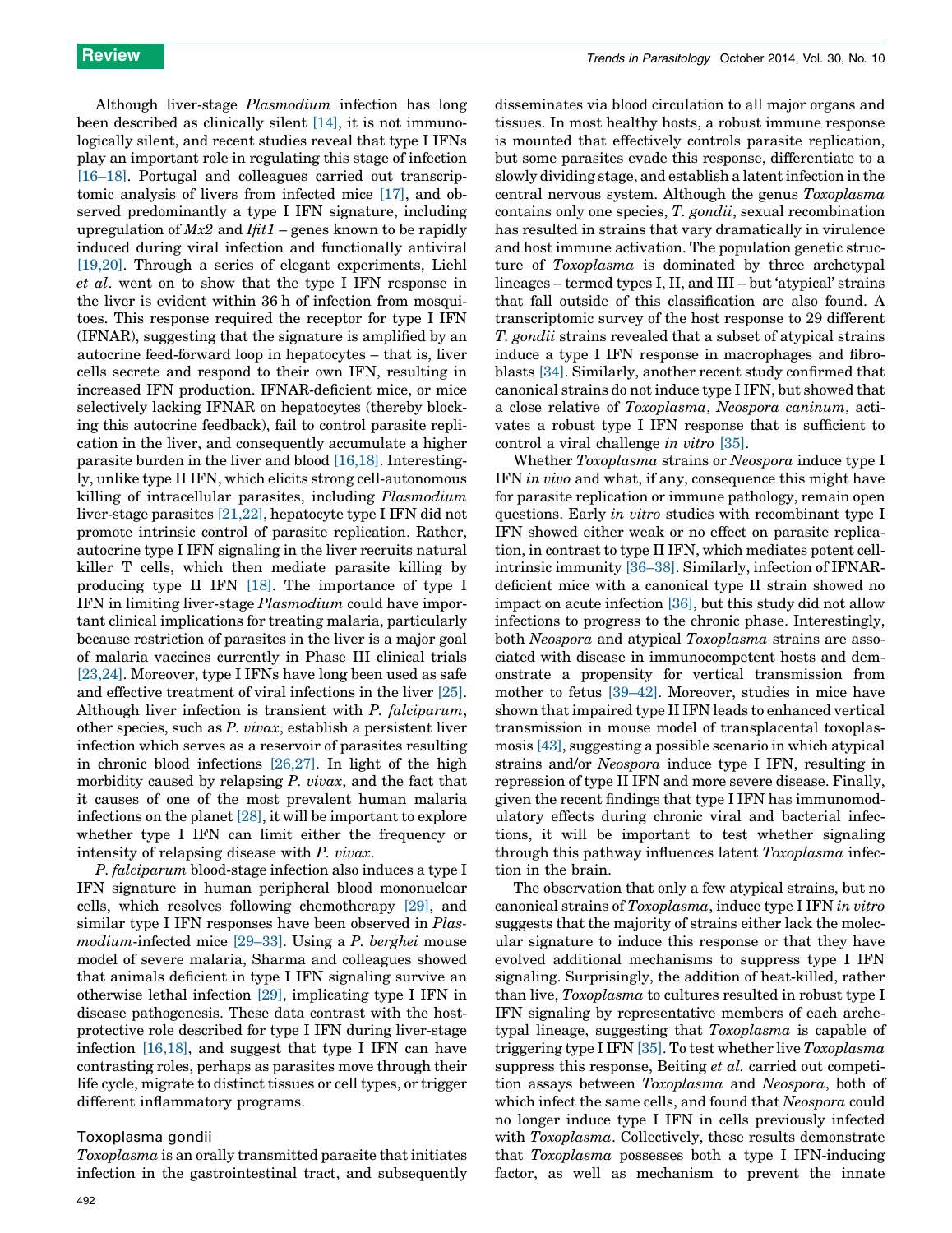response to this factor. Furthermore, Rosowski et al. showed that although *Toxoplasma* infected cells stimulated with IFN-β appropriately activate and translocate STAT1 to the nucleus, STAT1 is retained on the DNA, failing to recycle and resulting in a poor induction of STAT1 target genes [\[44\]](#page-6-0). Collectively, these results show that Toxoplasma has evolved strategies for limiting both the induction of type I IFN and the ability of type I IFN to activate STAT1-dependent transcription. One interpretation of these results is that there may be a selective fitness advantage for Toxoplasma strains to limit type I IFN responses, and similar suppressive capacity has been shown for *Toxoplasma* and type II IFN signaling [\[45–49\]](#page-6-0).

#### Leishmania and trypanosomes

Leishmania spp. are transmitted by the bite of a sand fly and are subsequently taken up by macrophages, where they differentiate to a rapidly dividing form and continue a lytic cycle of replication, ultimately resulting in disease ranging from mild to severe. The most common form of the disease, cutaneous leishmaniasis, is characterized by the development of an ulcerated skin lesion at the site of infection. In a mouse model of cutaneous leishmaniasis, Diefenbach and colleagues showed that type I IFN is a crucial component of the innate immune response to Leishmania major infection in mice [\[50,51\].](#page-6-0) Soon after infection, macrophages produce type I IFN, which is required for nitric oxide production and control of parasite replication. Consequently, mice lacking IFNAR develop non-healing lesions [\[51\].](#page-6-0) Moreover, the administration of recombinant type I IFN is sufficient to rescue a susceptible mouse strain from lethal infection [\[52\]](#page-6-0). Interestingly, Leishmania, similarly to Toxoplasma, appears to have evolved a mechanism to counter this innate response. Parasite infection activates macrophage 4E-BP1 (eukaryotic translation initiation factor 4E binding protein 1), a translational repressor, previously shown to be a strong negative regulator type I IFN production through repression of IRF7 expression, an important regulator of type I IFN [\[53\]](#page-6-0). Blocking parasite activation of 4E-BP1 during infection, either through chemical or genetic manipulation, restores host cell translation and type I IFN production, markedly impairing parasite replication in vitro and in vivo [\[54\]](#page-6-0). Little is known about Leishmania infection and type I IFN in human infections. Genomic profiling of human L. braziliensis skin lesions showed induction of type I IFN signaling in both early- (non-ulcerated) and late-stage lesions [\[55\]](#page-6-0). However, the nitric oxide-dependent protective effect of type I IFN described in mice may not pertain to humans, where reactive oxygen species, rather than nitric oxide, appear to be important for limiting parasite growth [\[56\]](#page-6-0). Furthermore, there is evidence that type I IFN suppresses reactive oxygen species during Leishmania infection [\[57\].](#page-6-0)

Trypanosoma cruzi and Trypanosoma brucei, the causative agents of Chagas disease and African sleeping sickness, respectively, are also introduced by an insect vector and invade through the skin. T. cruzi is capable of infecting virtually any nucleated cell and, similarly to Leishmania, in vitro and in vivo infection triggers an early and robust type I IFN response [\[58–60\],](#page-6-0) the magnitude of which correlates with parasite virulence [\[58\].](#page-6-0) Infection of IFNAR-deficient mice with T. cruzi or T. brucei showed that type I IFN signaling had either a modest or no role in parasite restriction [\[61–63\]](#page-6-0). In other contexts, perhaps owing to parasite dose, strain used, or route of infection, type I IFN appears to increase disease susceptibility during T. cruzi infection by suppressing type II IFN [\[61,63,64\]](#page-6-0).

### Redundancy and crosstalk between type I IFN and type II IFN

Protozoan parasites are generally recognized as potent inducers of type II IFN. The growing appreciation that they can also induce type I IFN provides an opportunity to address fundamental questions in immunoparasitology: are the roles of these two cytokines redundant during parasite infection? How does 'crosstalk' between type I and type II IFN alter the course of infection? Answers to these questions are beginning to emerge. For example, recent studies have shown that, like liver-stage infection, Plasmodium blood-stage infection also induces a rapid type I IFN signature in mice [\[30–33\]](#page-5-0), and this occurs at a time when type II IFN is also produced in abundance [\[30\]](#page-5-0). In a carefully conducted study, Kim and colleagues utilized  ${\it I} {\it finar}^{-/-}, {\it I} {\it f} {\it n} {\it gr}^{-/-},$  or mice lacking both receptors, combined with transcriptomics of whole blood, to dissect the contributions of type I and type II IFN signaling to immunity, and found significant redundancy in their ability to regulate target gene expression and limit infection [\[30\]](#page-5-0). This finding may explain why other groups report only a modest impact on parasitemia in mice singly deficient in IFNAR [\[31,36,65\]](#page-5-0). Additional studies are needed across multiple parasite infections to understand better the extent of functional redundancy when these two cytokines are coproduced. Interestingly, population genetics studies in humans have shown that type II IFN and numerous members of the type I IFN family show strong purifying selection against deleterious mutations, suggesting nonredundant, essential roles for both cytokines [\[66,67\].](#page-6-0)

Type I IFN and type II IFN have pleiotropic effects on multiple cell types, raising the possibility of crosstalk occurring during protozoan infections. Under homeostatic conditions, this crosstalk is thought to be beneficial because basal type I IFN production primes cells to respond appropriately to both IFN- $\alpha$ / $\beta$  and  $\gamma$  [\[68,69\].](#page-6-0) The importance of IFN cross-priming extends to immune responses as well, where type I IFN has been shown to promote innate cell production of type II IFN [\[70,71\].](#page-6-0) Indeed, this has been suggested to be the mechanistic basis for administration of recombinant type I IFN leading to enhanced parasite control [\[37,72\]](#page-6-0). Paradoxically, type I IFN can also repress type II IFN signaling. During infection with the Gram-positive bacterium, Listeria monocytogenes, type I IFN increases the susceptibility of mice by downregulating macrophage expression of the type II IFN receptor [\[73,74\]](#page-6-0). Immunomodulation of type II IFN signaling by type I IFN could have important implications for protozoan infections, which, similarly to *Listeria*, require a strong type II IFN response to eradicate infection. Consistent with this notion, Haque *et al.* found that type I IFN increased susceptibility of mice during Plasmodium blood-stage infection, and IFNAR-deficient mice are protected from lethal infection. The authors went on to show that type I IFN signaling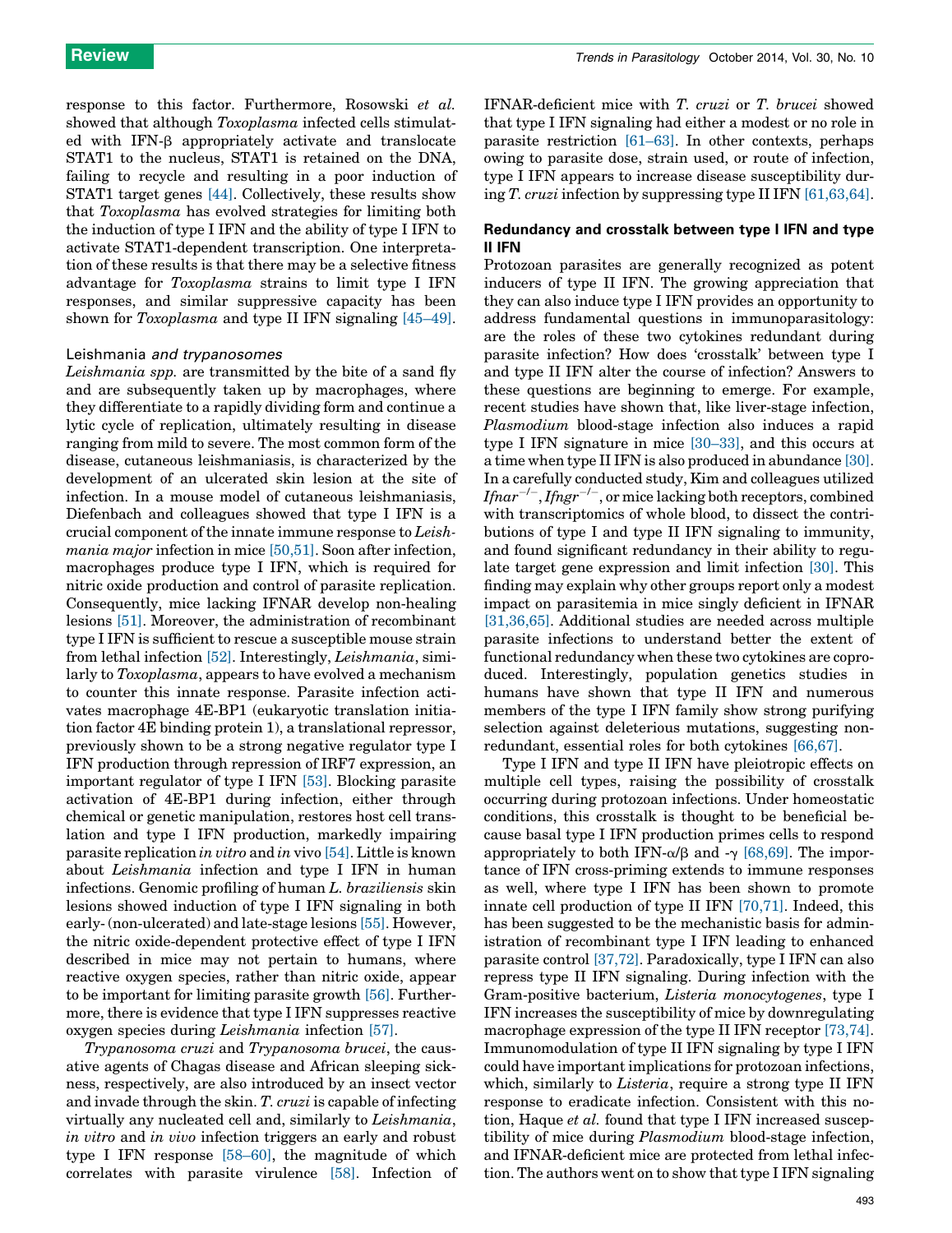suppressed the ability of dendritic cells to prime T cells to produce type II IFN [\[33,75\]](#page-5-0). This suppressive effect has also been reported in human infections with Mycobacterium leprae, where low type I IFN signaling in the skin is associated with high type II IFN and self-healing lesions, whereas high type I IFN is associated with low type II IFN and disseminated leprosy [\[76\]](#page-6-0). Similar findings have even been described in viral infections. Chronic lymphocytic choriomeningitis (LCMV) infection is associated with high levels of type I IFN. Remarkably, when LCMV-infected mice were treated with neutralizing antibody to type I IFN during chronic infection, CD4 T cell function and type II IFN production were enhanced and virus was cleared [\[77,78\]](#page-6-0).

The factors that determine whether type I IFN will have a host-protective or pathogenic role during parasite infection are not fully understood. Interestingly, Mattner et al. have reported that low, but not high, doses of recombinant type I IFN are protective during Leishmania infection [\[50,52\]](#page-6-0), whereas studies in viral infections show that the timing and duration type I IFN production are important [\[79,80\]](#page-6-0). Experiments with *Listeria* suggest that the route of infection can also dictate whether type I IFN plays a hostprotective role, with type I IFN signaling proving essential for survival when infection is initiated via the oral, but not systemic, routes [\[81\].](#page-6-0) Collectively, these studies demonstrate that type I IFN can have immunomodulatory effects on type II IFN signaling, that these effects are observed broadly across different types of infections, and that the timing, duration and/or amplitude of type I IFN signaling may be important determinants in the outcome of disease. Considering that many protozoan parasites are endemic in areas of the world where coinfections with viruses would be commonplace, there is a great need to understand better how the immunomodulatory properties of type I IFN might influence parasite infections.

## Molecular basis for type I IFN induction during parasite infection

The observation that evolutionarily divergent parasite species trigger type I IFN raises questions about what conserved parasite-associated molecular patterns (PAMPs) are being recognized, and by which host cell receptors. Sensing of viruses is well studied, occurring via either transmembrane Toll-like receptors (TLR), such as TLR3, TLR7, and TLR9, or by cytosolic molecules such as retinoic acid-inducible gene-1 (RIG-I)-like receptors (RLRs), nucleotide oligomerization domain (NOD)-like receptors (NLRs), and absent in melanoma-2 (AIM2)-like receptors (ALRs) [\[82\].](#page-6-0) Recent studies suggest that several of these pathways are engaged by parasites as well ([Figure](#page-4-0) 1), and that the exact pathway involved depends on host cell type. For example, non-phagocytic cells, such as fibroblasts, require the cytosolic sensor, RIG-I, to produce type I IFN in response to Toxoplasma infection ([Figure](#page-4-0) 1B) [\[34\].](#page-5-0) By contrast, plasmacytoid dendritic cells produce low levels of type I IFN after recognition of Toxoplasma profilin by TLR12 [\[83\].](#page-6-0) In macrophages, activation of type I IFN signaling by Toxoplasma and Neospora requires TLR3 and the adapter protein TRIF (Toll-like receptor adaptor molecule) [\[34,35\]](#page-5-0) [\(Figure](#page-4-0) 1C). TLR3 was initially identified as a cellular sensor for viral double stranded RNA [\[84\]](#page-6-0). Consistent with this role, transfection of macrophages with purified parasite RNA is sufficient to trigger TLR3-dependent type I IFN production [\[34,35\]](#page-5-0). TLR3 localizes to the host cell endosomal compartment, but Toxoplasma and Neospora reside in a non-fusogenic vacuole in the host cell cytosol, raising questions about how receptor and ligand would have the opportunity to interact. It appears that TLR3 is engaged when parasites are either phagocytosed or invade cells but are killed [\(Figure](#page-4-0) 1C), leading to fusion with endosomes and acidification [\[34,35\]](#page-5-0). In the case of leishmania, actual virus-derived molecules may be responsible for type I IFN induction. Viruses are known to infect various parasitic protozoa [\[85\]](#page-6-0), and some strains of Leishmania harbor a RNA virus belonging to the Totiviridae family [\[86,87\]](#page-6-0). Compared to strains without virus, leishmania that harbor viruses are associated with more severe disease and activate inflammatory gene expression, including type I IFN, in a TLR3-dependent manner [\[88,89\]](#page-7-0) [\(Figure](#page-4-0) 1E). Taken together with studies showing that TLR3 is capable of recognizing double stranded RNA from helminth parasites [\[90\]](#page-7-0), as well as damaged self RNA [\[91\]](#page-7-0), these data indicate that TLR3 has evolved to broadly recognize RNA from phylogenetically diverse species, including parasites.

Two different PAMP–receptor interactions leading to type I IFN responses have been described for Plasmodium infection. Liehl et al. report that sensing of P. berghei sporozoites in the liver requires recognition of parasite RNA by the cytosolic RIG-I-like receptor, MDA5 (melanoma-differentiation associated protein 5), and its adapter, MAVS (mitochondrial antiviral signaling protein) [\[16\]](#page-5-0) ([Figure](#page-4-0) 1A). By contrast, Miller et al. found that MDA5, MAVS, and TLR3 were not necessary to mount a protective type I IFN response to P. *yoelii* in the liver [\[18\]](#page-5-0), suggesting either that a novel pathway may be involved, or that parasites might be sensed through multiple redundant pathways. The discrepancy in these findings could be explained the use different parasite species. A second PAMP–receptor interaction was identified in studies of blood-stage P. falciparum. In an elegant study by Sharma and colleagues [\[29\]](#page-5-0), the AT-rich motif, ATTTTTAC, which is present over 6000 times in the P. falciparum genome, was found to form stem-loop structures that are recognized by the cytosolic DNA sensor, stimulator of IFN genes (STING) and Tank-binding kinase 1 (TBK1). This is proposed to occur when parasite hemozoin – which has been shown to be coated in parasite DNA [\[92,93\]](#page-7-0) – is released during parasite lysis of red blood cells and is subsequently taken up by phagocytes ([Figure](#page-4-0) 1D). Hemozoin then physically destabilizes the phagolysosome [\[94\]](#page-7-0) and escapes into the cytosol where parasite DNA and STING/TBK1 interact.

#### Concluding remarks and future directions

Our understanding of innate immune recognition of protozoan parasites has progressed more slowly than for viral or bacterial pathogens. For decades after their discovery, type I IFNs were mainly seen as the product of innate recognition of viruses, but the past 5–10 years have seen a greater appreciation that type I IFN can be activated by non-viral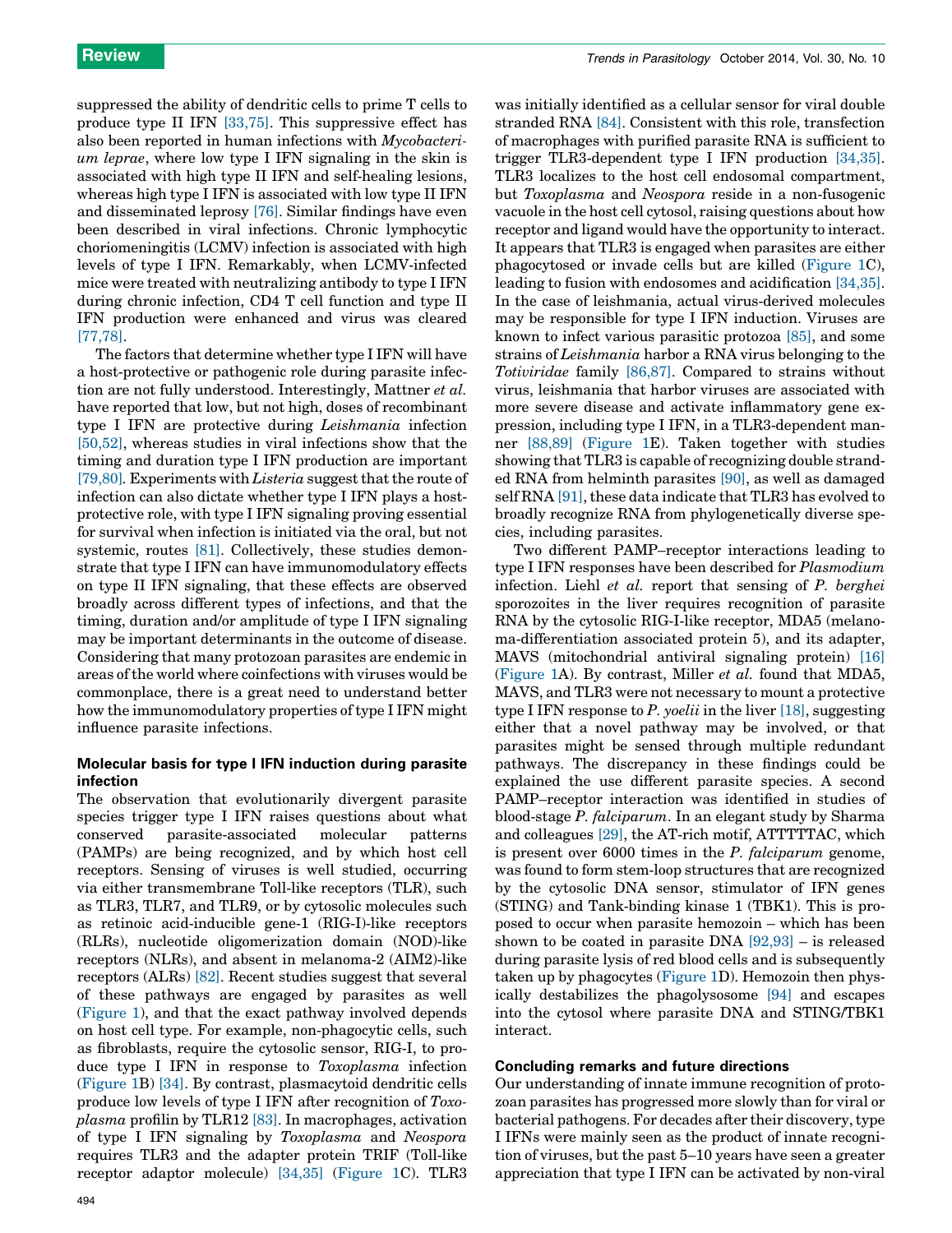<span id="page-4-0"></span>

Figure 1. Mechanisms of type I interferon (IFN) signaling during parasite infection. Schematic showing mechanisms by which host cells sense (A) liver-stage Plasmodium, (B,C) Toxoplasma gondii, (D) hemozoin/DNA complexes from blood-stage Plasmodium infection, and (E) Leishmania strains containing endogenous retroviruses - all culminating in the release of type I IFN. The left side of the schematic represents non-hematopoietic cells such as fibroblasts (infected by Toxoplasma) and hepatocytes (infected by Plasmodium sporozoites); the right side shows antigen-presenting cells such as macrophages and dendritic cells. The bottom half of the schematic shows release of type I IFN resulting from innate recognition of these parasites. Secreted type I IFN can then act in two ways: (F) by exerting paracrine effects on other cells or tissues expressing the IFNAR; and (G) by triggering an autocrine feed-forward loop activated within the same cell or tissue, both of which result in transcriptional activation of IFN-stimulated genes (ISGs). Not depicted in this schematic is the Myd88-dependent detection of Toxoplasma profilin by TLR12 in plasmacytoid dendritic cells [\[83\].](#page-6-0) Abbreviation: RBC, red blood cell.

pathogens [\[95\]](#page-7-0), including protozoan parasites such as Plasmodium, Toxoplasma, Leishmania, and trypanosomes, to name a few. Indeed, the data discussed here collectively show that type I IFN is often induced early after parasite invasion, can amplify its signal through an autocrine feed-forward loop (Figure 1G), and can help to prime an early type II IFN response that is host-protective (Figure 2A). Although numerous gene products induced by type II IFN are known to directly target intracellular parasites for killing, there is little evidence to date that the genes induced by type I IFN are directly parasiticidal. In contexts in which type I IFN protects against parasite infection, the mechanism appears to often be indirect, by recruiting and/or activating other cells that are host-protective. Type I IFN also has potent immunomodulatory effects, and the timing, duration, or intensity the signal may cause a shift from host protection to susceptibility (Figure 2). When this happens, it appears to often involve suppression of type II IFN, which allows increased parasite replication (Figure 2B). Despite this progress, many questions remain ([Box](#page-5-0) 1). For example, a common feature of the protozoan parasites discussed above is the propensity to



Figure 2. Consequences of type I IFN signaling during parasite infection. Two proposed models depicting possible consequences of type I IFN signaling during parasite infection. (A) Early type I IFN (blue curve) enhances a subsequent type II IFN response (red curve), leading to control of parasite replication (broken line). (B) A more robust or sustained type I IFN response results in suppression of type II IFN, leading to impaired control of parasite replication.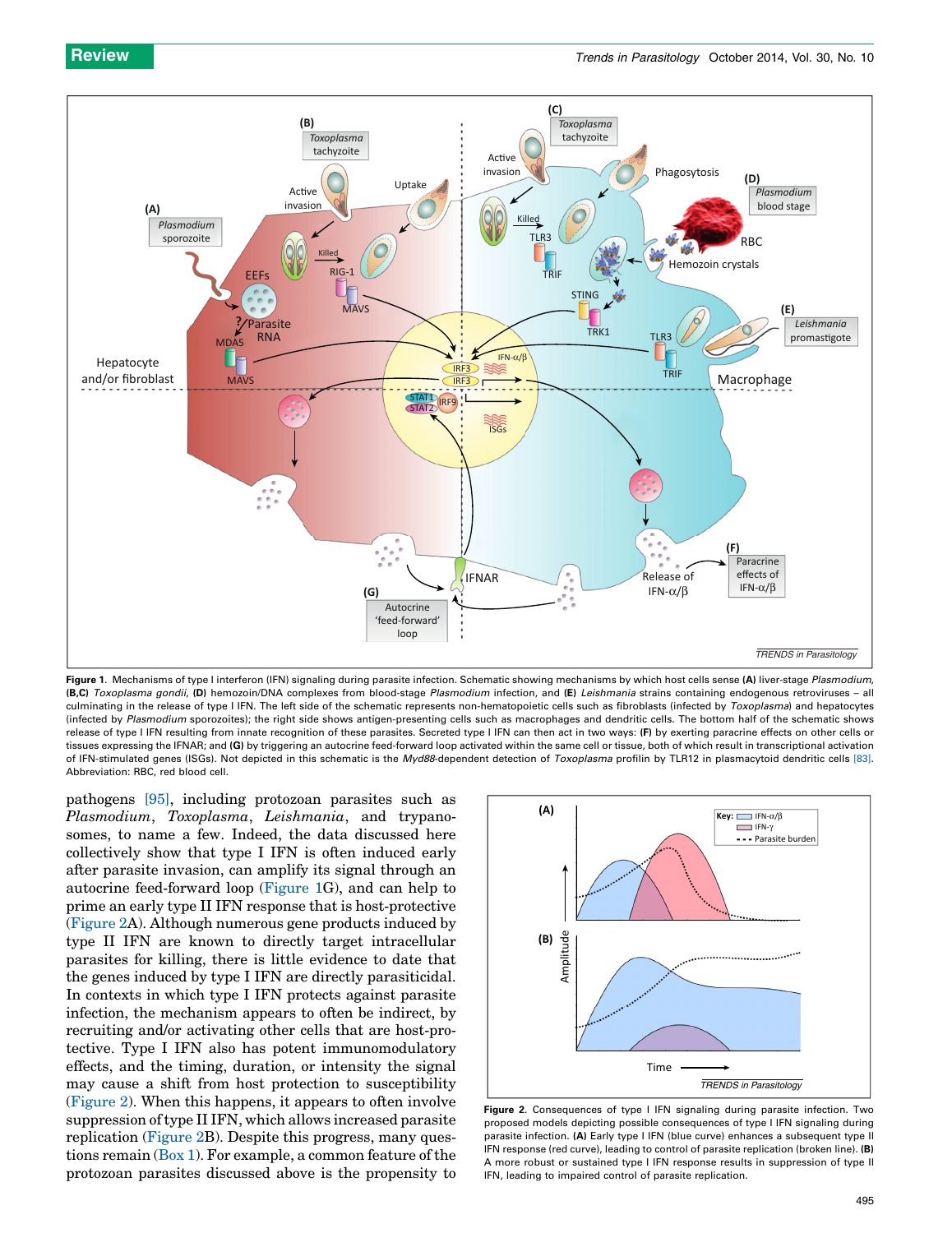#### <span id="page-5-0"></span>Box 1. Outstanding questions

- What is the role of type I IFN during chronic parasite infection?
- What are the parasite strategies for immune evasion of type I IFN? What is the full spectrum of parasite molecular patterns and host
- innate immune sensors involved in type I IFN production?
- What factors determine whether type I IFN is host-protective versus pathogenic?
- What role does type I IFN play in hosts harboring virus and parasite coinfections?
- Which, if any, type I IFN-inducible genes are important for cellintrinsic control of parasites?
- How does type I IFN production change in intensity or duration as parasites move through different tissues or developmental stages?

establish chronic or recurrent infections, and more work is necessary to understand how type I IFN influences this aspect of disease. In addition, although many strategies have been identified by which viruses evade type I IFN responses, little is known about how parasites might accomplish this task, or whether they are under the same evolutionary pressure to do so. Given that type I IFN can suppress type II IFN, it is conceivable that, in some contexts, it may be advantageous for parasites to trigger type I IFN to evade the potent parasiticidal activities of type II IFN.

Finally, it is remarkable that in nearly every setting in which a type I IFN signature was identified during parasite infection, it was revealed using transcriptomics of infected host cells. This highlights that genome-scale, discovery-based approaches in immunoparasitology are an invaluable tool for identifying novel host–pathogen interactions. Moving forward, new resources are needed that enable investigators to mine and query host-response data to compare how type I IFN responses, as well as other host–pathogen interactions, compare across pathogen groups, host species, or cell types, allowing these questions to be addressed in a more systematic way [\[96,97\]](#page-7-0).

#### Acknowledgments

The author thanks Dr Carolina Lopez (UPenn) for critical reading of the manuscript, and Mrs Deborah Argento for graphic design.

#### References

- 1 Isaacs, A. and [Lindenmann,](http://refhub.elsevier.com/S1471-4922(14)00128-7/sbref0005) J. (1957) Virus interference. I. The [interferon.](http://refhub.elsevier.com/S1471-4922(14)00128-7/sbref0005) Proc. R. Soc. Lond. B: Biol. Sci. 147, 258–267
- 2 Crotta, S. et al. (2013) Type I and type III [interferons](http://refhub.elsevier.com/S1471-4922(14)00128-7/sbref0010) drive redundant amplification loops to induce a [transcriptional](http://refhub.elsevier.com/S1471-4922(14)00128-7/sbref0010) signature in influenzainfected airway epithelia. PLoS Pathog. 9, [e1003773](http://refhub.elsevier.com/S1471-4922(14)00128-7/sbref0010)
- 3 Sommereyns, C. et al. (2008) IFN-lambda [\(IFN-lambda\)](http://refhub.elsevier.com/S1471-4922(14)00128-7/sbref0015) is expressed in a [tissue-dependent](http://refhub.elsevier.com/S1471-4922(14)00128-7/sbref0015) fashion and primarily acts on epithelial cells in vivo. PLoS Pathog. 4, [e1000017](http://refhub.elsevier.com/S1471-4922(14)00128-7/sbref0015)
- 4 Ank, N. et al. (2008) An [important](http://refhub.elsevier.com/S1471-4922(14)00128-7/sbref0020) role for type III interferon (IFN[lambda/IL-28\)](http://refhub.elsevier.com/S1471-4922(14)00128-7/sbref0020) in TLR-induced antiviral activity. J. Immunol. 180, [2474–2485](http://refhub.elsevier.com/S1471-4922(14)00128-7/sbref0020)
- 5 Fu, X.Y. et al. (1990) ISGF3, the [transcriptional](http://refhub.elsevier.com/S1471-4922(14)00128-7/sbref0025) activator induced by interferon alpha, consists of multiple interacting [polypeptide](http://refhub.elsevier.com/S1471-4922(14)00128-7/sbref0025) chains. Proc. Natl. Acad. Sci. U.S.A. 87, [8555–8559](http://refhub.elsevier.com/S1471-4922(14)00128-7/sbref0025)
- 6 Levy, D.E. et al. (1988) [Interferon-induced](http://refhub.elsevier.com/S1471-4922(14)00128-7/sbref0030) nuclear factors that bind a shared [promoter](http://refhub.elsevier.com/S1471-4922(14)00128-7/sbref0030) element correlate with positive and negative [transcriptional](http://refhub.elsevier.com/S1471-4922(14)00128-7/sbref0030) control. Genes Dev. 2, 383–393
- 7 Decker, T. et al. (1997) GAS elements: a few [nucleotides](http://refhub.elsevier.com/S1471-4922(14)00128-7/sbref0035) with a major impact on [cytokine-induced](http://refhub.elsevier.com/S1471-4922(14)00128-7/sbref0035) gene expression. J. Interferon Cytokine Res. 17, [121–134](http://refhub.elsevier.com/S1471-4922(14)00128-7/sbref0035)
- 8 Suzuki, Y. et al. (1988) [Interferon-gamma:](http://refhub.elsevier.com/S1471-4922(14)00128-7/sbref0040) the major mediator of resistance against [Toxoplasma](http://refhub.elsevier.com/S1471-4922(14)00128-7/sbref0040) gondii. Science 240, 516–518
- 9 Yap, G.S. and Sher, A. (1999) Effector cells of both [nonhemopoietic](http://refhub.elsevier.com/S1471-4922(14)00128-7/sbref0045) and hemopoietic origin are required for interferon [\(IFN\)-gamma-](http://refhub.elsevier.com/S1471-4922(14)00128-7/sbref0045) and tumor necrosis factor [\(TNF\)-alpha-dependent](http://refhub.elsevier.com/S1471-4922(14)00128-7/sbref0045) host resistance to the [intracellular](http://refhub.elsevier.com/S1471-4922(14)00128-7/sbref0045) pathogen,Toxoplasma gondii. J. Exp. Med. 189, 1083–1092
- 10 Hayward, A.R. et al. (2000) [Interferon-gamma](http://refhub.elsevier.com/S1471-4922(14)00128-7/sbref0050) is required for innate immunity to [Cryptosporidium](http://refhub.elsevier.com/S1471-4922(14)00128-7/sbref0050) parvum in mice. J. Infect. Dis. 182, [1001–1004](http://refhub.elsevier.com/S1471-4922(14)00128-7/sbref0050)
- 11 [Wang,](http://refhub.elsevier.com/S1471-4922(14)00128-7/sbref0055) Z.E. et al. (1994)  $CD4^+$  effector cells default to the Th2 [pathway](http://refhub.elsevier.com/S1471-4922(14)00128-7/sbref0055) in interferon [gamma-deficient](http://refhub.elsevier.com/S1471-4922(14)00128-7/sbref0055) mice infected with Leishmania major. J. Exp. Med. 179, [1367–1371](http://refhub.elsevier.com/S1471-4922(14)00128-7/sbref0055)
- 12 Silva, J.S. et al. (1992) [Interleukin](http://refhub.elsevier.com/S1471-4922(14)00128-7/sbref0060) 10 and interferon gamma regulation of experimental [Trypanosoma](http://refhub.elsevier.com/S1471-4922(14)00128-7/sbref0060) cruzi infection. J. Exp. Med. 175, [169–174](http://refhub.elsevier.com/S1471-4922(14)00128-7/sbref0060)
- 13 [Chaussabel,](http://refhub.elsevier.com/S1471-4922(14)00128-7/sbref0065) D. et al. (2003) Unique gene expression profiles of human macrophages and dendritic cells to [phylogenetically](http://refhub.elsevier.com/S1471-4922(14)00128-7/sbref0065) distinct parasites. Blood 102, [672–681](http://refhub.elsevier.com/S1471-4922(14)00128-7/sbref0065)
- 14 Prudencio, M. et al. (2006) The silent path to thousands of [merozoites:](http://refhub.elsevier.com/S1471-4922(14)00128-7/sbref0070) the [Plasmodium](http://refhub.elsevier.com/S1471-4922(14)00128-7/sbref0070) liver stage. Nat. Rev. Microbiol. 4, 849–856
- 15 Newton, C.R. et al. (2000) Cerebral malaria. J. Neurol. [Neurosurg.](http://refhub.elsevier.com/S1471-4922(14)00128-7/sbref0075) [Psychiatry](http://refhub.elsevier.com/S1471-4922(14)00128-7/sbref0075) 69, 433–441
- 16 Liehl, P. et al. (2014) Host-cell sensors for [Plasmodium](http://refhub.elsevier.com/S1471-4922(14)00128-7/sbref0080) activate innate immunity against [liver-stage](http://refhub.elsevier.com/S1471-4922(14)00128-7/sbref0080) infection. Nat. Med. 20, 47-53
- 17 Portugal, S. et al. (2011) [Host-mediated](http://refhub.elsevier.com/S1471-4922(14)00128-7/sbref0085) regulation of superinfection in malaria. Nat. Med. 17, [732–737](http://refhub.elsevier.com/S1471-4922(14)00128-7/sbref0085)
- 18 Miller, J.L. et al. (2014) [Interferon-mediated](http://refhub.elsevier.com/S1471-4922(14)00128-7/sbref0090) innate immune responses against malaria parasite liver stages. Cell Rep. 7, [436–447](http://refhub.elsevier.com/S1471-4922(14)00128-7/sbref0090)
- 19 Pichlmair, A. et al.  $(2011)$  IFIT1 is an antiviral protein that [recognizes](http://refhub.elsevier.com/S1471-4922(14)00128-7/sbref0095) [5](http://refhub.elsevier.com/S1471-4922(14)00128-7/sbref0095)'[-triphosphate](http://refhub.elsevier.com/S1471-4922(14)00128-7/sbref0095) RNA. Nat. Immunol. 12, 624-630
- 20 Kane, M. et al. (2013) MX2 is an [interferon-induced](http://refhub.elsevier.com/S1471-4922(14)00128-7/sbref0100) inhibitor of HIV-1 [infection.](http://refhub.elsevier.com/S1471-4922(14)00128-7/sbref0100) Nature 502, 563–566
- 21 Ferreira, A. et al. (1986) Inhibition of development of [exoerythrocytic](http://refhub.elsevier.com/S1471-4922(14)00128-7/sbref0105) forms of malaria parasites by [gamma-interferon.](http://refhub.elsevier.com/S1471-4922(14)00128-7/sbref0105) Science 232, 881–884
- 22 Schofield, L. et al. (1987) [Interferon-gamma](http://refhub.elsevier.com/S1471-4922(14)00128-7/sbref0110) inhibits the [intrahepatocytic](http://refhub.elsevier.com/S1471-4922(14)00128-7/sbref0110) development of malaria parasites in vitro. J. Immunol. 139, [2020–2025](http://refhub.elsevier.com/S1471-4922(14)00128-7/sbref0110)
- 23 The RTS,S Clinical Trials [Partnership](http://refhub.elsevier.com/S1471-4922(14)00128-7/sbref0485) (2012) A phase 3 trial of RTS,S/ AS01 [malaria](http://refhub.elsevier.com/S1471-4922(14)00128-7/sbref0485) vaccine in African infants. N. Engl. J. Med. 367, [2284–2295](http://refhub.elsevier.com/S1471-4922(14)00128-7/sbref0485)
- 24 Epstein, J.E. et al. (2011) Live [attenuated](http://refhub.elsevier.com/S1471-4922(14)00128-7/sbref0115) malaria vaccine designed to protect [through](http://refhub.elsevier.com/S1471-4922(14)00128-7/sbref0115) hepatic CD8<sup>+</sup> T cell [immunity.](http://refhub.elsevier.com/S1471-4922(14)00128-7/sbref0115) Science 334, 475–480
- 25 Manns, M.P. et al. (2001) [Peginterferon](http://refhub.elsevier.com/S1471-4922(14)00128-7/sbref0120) alfa-2b plus ribavirin compared with interferon alfa-2b plus ribavirin for initial [treatment](http://refhub.elsevier.com/S1471-4922(14)00128-7/sbref0120) of chronic hepatitis C: a [randomised](http://refhub.elsevier.com/S1471-4922(14)00128-7/sbref0120) trial. Lancet 358, 958–965
- 26 Imwong, M. et al. (2007) Relapses of [Plasmodium](http://refhub.elsevier.com/S1471-4922(14)00128-7/sbref0125) vivax infection usually result from activation of [heterologous](http://refhub.elsevier.com/S1471-4922(14)00128-7/sbref0125) hypnozoites. J. Infect. Dis. 195, [927–933](http://refhub.elsevier.com/S1471-4922(14)00128-7/sbref0125)
- 27 Chen, N. et al. (2007) Relapses of [Plasmodium](http://refhub.elsevier.com/S1471-4922(14)00128-7/sbref0130) vivax infection result from clonal hypnozoites activated at [predetermined](http://refhub.elsevier.com/S1471-4922(14)00128-7/sbref0130) intervals. J. Infect. Dis. 195, [934–941](http://refhub.elsevier.com/S1471-4922(14)00128-7/sbref0130)
- 28 Gething, P.W. et al. (2012) A long [neglected](http://refhub.elsevier.com/S1471-4922(14)00128-7/sbref0135) world malaria map: [Plasmodium](http://refhub.elsevier.com/S1471-4922(14)00128-7/sbref0135) vivax endemicity in 2010. PLoS Negl. Trop. Dis. 6, e1814
- 29 Sharma, S. et al. (2011) Innate immune [recognition](http://refhub.elsevier.com/S1471-4922(14)00128-7/sbref0140) of an AT-rich stemloop DNA motif in the [Plasmodium](http://refhub.elsevier.com/S1471-4922(14)00128-7/sbref0140) falciparum genome. Immunity 35, [194–207](http://refhub.elsevier.com/S1471-4922(14)00128-7/sbref0140)
- 30 Kim, C.C. et al. (2012) Splenic red pulp [macrophages](http://refhub.elsevier.com/S1471-4922(14)00128-7/sbref0145) produce type I interferons as early sentinels of malaria infection but are [dispensable](http://refhub.elsevier.com/S1471-4922(14)00128-7/sbref0145) for [control.](http://refhub.elsevier.com/S1471-4922(14)00128-7/sbref0145) PLoS ONE 7, e48126
- 31 Voisine, C. et al. (2010) [Classical](http://refhub.elsevier.com/S1471-4922(14)00128-7/sbref0150) CD11c<sup>+</sup> [dendritic](http://refhub.elsevier.com/S1471-4922(14)00128-7/sbref0150) cells, not [plasmacytoid](http://refhub.elsevier.com/S1471-4922(14)00128-7/sbref0150) dendritic cells, induce T cell responses to Plasmodium chabaudi malaria. Int. J. [Parasitol.](http://refhub.elsevier.com/S1471-4922(14)00128-7/sbref0150) 40, 711–719
- 32 Kim, C.C. et al. (2008) [Experimental](http://refhub.elsevier.com/S1471-4922(14)00128-7/sbref0155) malaria infection triggers early expansion of natural killer cells. Infect. Immun. 76, [5873–5882](http://refhub.elsevier.com/S1471-4922(14)00128-7/sbref0155)
- 33 Haque, A. et al.  $(2011)$  Type I [interferons](http://refhub.elsevier.com/S1471-4922(14)00128-7/sbref0160) suppress  $CD4^+$  [T-cell](http://refhub.elsevier.com/S1471-4922(14)00128-7/sbref0160)dependent parasite control during blood-stage [Plasmodium](http://refhub.elsevier.com/S1471-4922(14)00128-7/sbref0160) infection. Eur. J. Immunol. 41, [2688–2698](http://refhub.elsevier.com/S1471-4922(14)00128-7/sbref0160)
- 34 Melo, M.B. et al. (2013) [Transcriptional](http://refhub.elsevier.com/S1471-4922(14)00128-7/sbref0165) analysis of murine [macrophages](http://refhub.elsevier.com/S1471-4922(14)00128-7/sbref0165) infected with different Toxoplasma strains identifies novel [regulation](http://refhub.elsevier.com/S1471-4922(14)00128-7/sbref0165) of host signaling pathways. PLoS Pathog. 9, e1003779
- 35 Beiting, D.P. et al. (2014) Differential induction of [TLR3-dependent](http://refhub.elsevier.com/S1471-4922(14)00128-7/sbref0170) innate immune [signaling](http://refhub.elsevier.com/S1471-4922(14)00128-7/sbref0170) by closely related parasite species. PLoS ONE 9, [e88398](http://refhub.elsevier.com/S1471-4922(14)00128-7/sbref0170)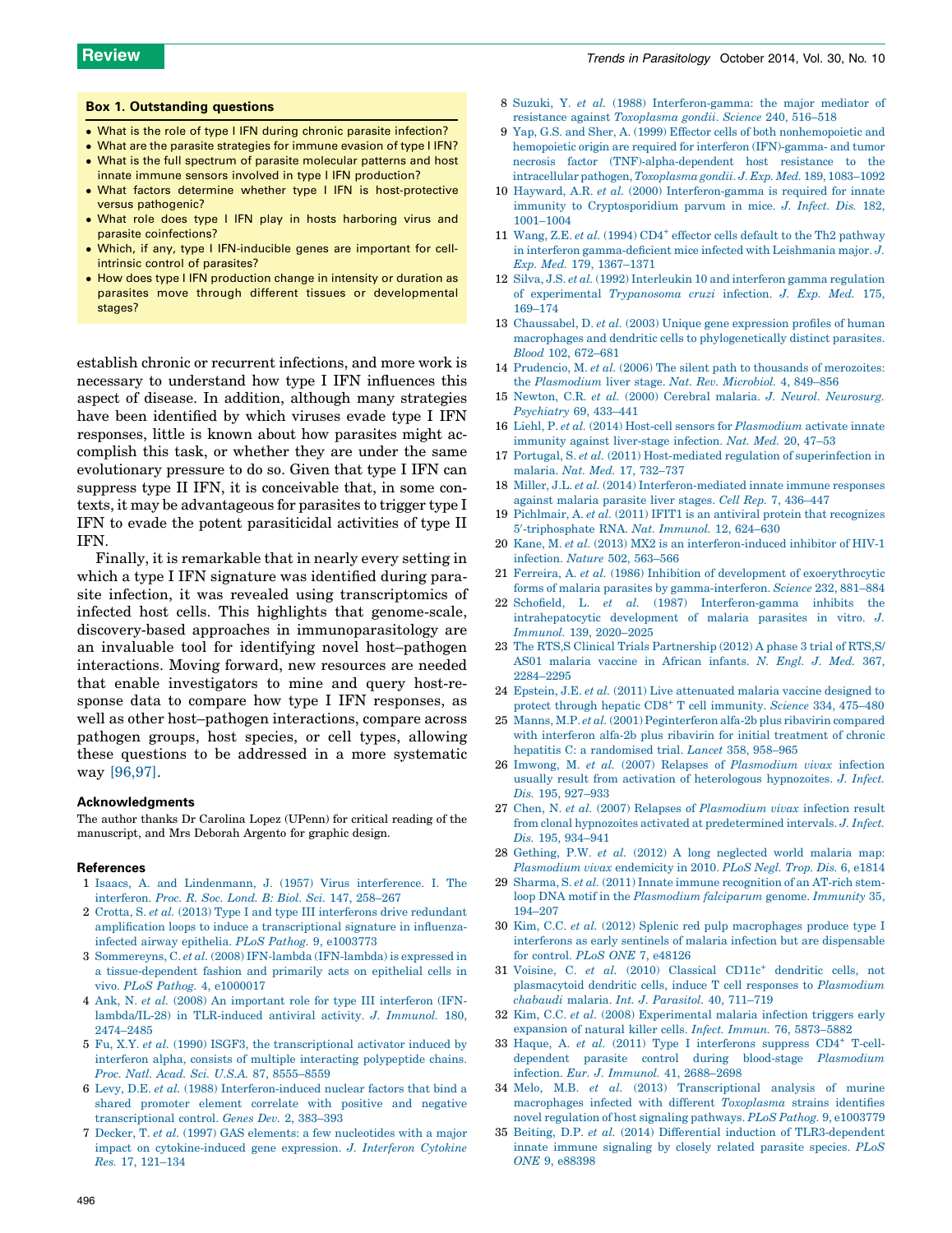- <span id="page-6-0"></span>36 [Lieberman,](http://refhub.elsevier.com/S1471-4922(14)00128-7/sbref0175) L.A. et al. (2004) STAT1 plays a critical role in the regulation of [antimicrobial](http://refhub.elsevier.com/S1471-4922(14)00128-7/sbref0175) effector mechanisms, but not in the development of Th1-type responses during [toxoplasmosis.](http://refhub.elsevier.com/S1471-4922(14)00128-7/sbref0175) J. [Immunol.](http://refhub.elsevier.com/S1471-4922(14)00128-7/sbref0175) 172, 457–463
- 37 Orellana, M.A. et al. (1991) Role of beta interferon in [resistance](http://refhub.elsevier.com/S1471-4922(14)00128-7/sbref0180) to [Toxoplasma](http://refhub.elsevier.com/S1471-4922(14)00128-7/sbref0180) gondii infection. Infect. Immun. 59, 3287–3290
- 38 Nagineni, C.N. et al. (1996) Mechanisms of [interferon-induced](http://refhub.elsevier.com/S1471-4922(14)00128-7/sbref0185) inhibition of [Toxoplasma](http://refhub.elsevier.com/S1471-4922(14)00128-7/sbref0185) gondii replication in human retinal pigment epithelial cells. Infect. Immun. 64, [4188–4196](http://refhub.elsevier.com/S1471-4922(14)00128-7/sbref0185)
- 39 Demar, M. et al. (2012) Acute toxoplasmoses in [immunocompetent](http://refhub.elsevier.com/S1471-4922(14)00128-7/sbref0190) patients [hospitalized](http://refhub.elsevier.com/S1471-4922(14)00128-7/sbref0190) in an intensive care unit in French Guiana. Clin. Microbiol. Infect. 18, [E221–E231](http://refhub.elsevier.com/S1471-4922(14)00128-7/sbref0190)
- 40 Ajzenberg, D. (2011) [Unresolved](http://refhub.elsevier.com/S1471-4922(14)00128-7/sbref0195) questions about the most successful known [parasite.](http://refhub.elsevier.com/S1471-4922(14)00128-7/sbref0195) Expert Rev. Anti Infect. Ther. 9, 169–171
- 41 Grigg, M.E. et al. (2001) Unusual [abundance](http://refhub.elsevier.com/S1471-4922(14)00128-7/sbref0200) of atypical strains associated with human ocular [toxoplasmosis.](http://refhub.elsevier.com/S1471-4922(14)00128-7/sbref0200) J. Infect. Dis. 184, [633–639](http://refhub.elsevier.com/S1471-4922(14)00128-7/sbref0200)
- 42 Anderson, M.L. et al. (1997) Evidence of vertical [transmission](http://refhub.elsevier.com/S1471-4922(14)00128-7/sbref0205) of [Neospora](http://refhub.elsevier.com/S1471-4922(14)00128-7/sbref0205) sp infection in dairy cattle. J. Am. Vet. Med. Assoc. 210, [1169–1172](http://refhub.elsevier.com/S1471-4922(14)00128-7/sbref0205)
- 43 [Abou-Bacar,](http://refhub.elsevier.com/S1471-4922(14)00128-7/sbref0210) A. et al. (2004) Role of gamma interferon and T cells in congenital Toxoplasma [transmission.](http://refhub.elsevier.com/S1471-4922(14)00128-7/sbref0210) Parasite Immunol. 26, 315–318
- 44 Rosowski, E.E. et al. (2014) [Toxoplasma](http://refhub.elsevier.com/S1471-4922(14)00128-7/sbref0215) gondii inhibits gamma interferon (IFN-gamma)- and [IFN-beta-induced](http://refhub.elsevier.com/S1471-4922(14)00128-7/sbref0215) host cell STAT1 [transcriptional](http://refhub.elsevier.com/S1471-4922(14)00128-7/sbref0215) activity by increasing the association of STAT1 with DNA. Infect. Immun. 82, [706–719](http://refhub.elsevier.com/S1471-4922(14)00128-7/sbref0215)
- 45 Kim, S.K. et al. (2007) Toxoplasma gondii dysregulates [IFN-gamma](http://refhub.elsevier.com/S1471-4922(14)00128-7/sbref0220)inducible gene expression in human [fibroblasts:](http://refhub.elsevier.com/S1471-4922(14)00128-7/sbref0220) insights from a genome-wide [transcriptional](http://refhub.elsevier.com/S1471-4922(14)00128-7/sbref0220) profiling. J. Immunol. 178, 5154–5165
- 46 Luder, C.G. et al. (2001) Toxoplasma gondii [down-regulates](http://refhub.elsevier.com/S1471-4922(14)00128-7/sbref0225) MHC class II gene expression and antigen presentation by murine [macrophages](http://refhub.elsevier.com/S1471-4922(14)00128-7/sbref0225) via interference with nuclear translocation of [STAT1alpha.](http://refhub.elsevier.com/S1471-4922(14)00128-7/sbref0225) Eur. J. Immunol. 31, [1475–1484](http://refhub.elsevier.com/S1471-4922(14)00128-7/sbref0225)
- 47 Rosowski, E.E. and Saeij, J.P. (2012) [Toxoplasma](http://refhub.elsevier.com/S1471-4922(14)00128-7/sbref0230) gondii clonal strains all inhibit STAT1 [transcriptional](http://refhub.elsevier.com/S1471-4922(14)00128-7/sbref0230) activity but polymorphic effectors [differentially](http://refhub.elsevier.com/S1471-4922(14)00128-7/sbref0230) modulate IFNgamma induced gene expression and STAT1 [phosphorylation.](http://refhub.elsevier.com/S1471-4922(14)00128-7/sbref0230) PLoS ONE 7, e51448
- 48 [Zimmermann,](http://refhub.elsevier.com/S1471-4922(14)00128-7/sbref0235) S. et al. (2006) Induction of suppressor of cytokine signaling-1 by [Toxoplasma](http://refhub.elsevier.com/S1471-4922(14)00128-7/sbref0235) gondii contributes to immune evasion in [macrophages](http://refhub.elsevier.com/S1471-4922(14)00128-7/sbref0235) by blocking IFN-gamma signaling. J. Immunol. 176, [1840–1847](http://refhub.elsevier.com/S1471-4922(14)00128-7/sbref0235)
- 49 Lang, C. et al. (2012) Impaired chromatin [remodelling](http://refhub.elsevier.com/S1471-4922(14)00128-7/sbref0240) at STAT1 regulated promoters leads to global [unresponsiveness](http://refhub.elsevier.com/S1471-4922(14)00128-7/sbref0240) of Toxoplasma gondii-infected [macrophages](http://refhub.elsevier.com/S1471-4922(14)00128-7/sbref0240) to IFN-gamma. PLoS Pathog. 8, e1002483
- 50 Mattner, J. et al. (2000) [Regulation](http://refhub.elsevier.com/S1471-4922(14)00128-7/sbref0245) of type 2 nitric oxide synthase by type 1 interferons in [macrophages](http://refhub.elsevier.com/S1471-4922(14)00128-7/sbref0245) infected with Leishmania major. Eur. J. Immunol. 30, [2257–2267](http://refhub.elsevier.com/S1471-4922(14)00128-7/sbref0245)
- 51 Diefenbach, A. et al. (1998) Type 1 interferon [\(IFNalpha/beta\)](http://refhub.elsevier.com/S1471-4922(14)00128-7/sbref0250) and type 2 nitric oxide [synthase](http://refhub.elsevier.com/S1471-4922(14)00128-7/sbref0250) regulate the innate immune response to a protozoan parasite. [Immunity](http://refhub.elsevier.com/S1471-4922(14)00128-7/sbref0250) 8, 77–87
- 52 Mattner, J. et al. (2004) Protection against progressive [leishmaniasis](http://refhub.elsevier.com/S1471-4922(14)00128-7/sbref0255) by IFN-beta. J. Immunol. 172, [7574–7582](http://refhub.elsevier.com/S1471-4922(14)00128-7/sbref0255)
- 53 Colina, R. et al. (2008) [Translational](http://refhub.elsevier.com/S1471-4922(14)00128-7/sbref0260) control of the innate immune [response](http://refhub.elsevier.com/S1471-4922(14)00128-7/sbref0260) through IRF-7. Nature 452, 323–328
- 54 Jaramillo, M. et al. (2011) [Leishmania](http://refhub.elsevier.com/S1471-4922(14)00128-7/sbref0265) repression of host translation through mTOR cleavage is required for parasite survival and [infection.](http://refhub.elsevier.com/S1471-4922(14)00128-7/sbref0265) Cell Host Microbe 9, [331–341](http://refhub.elsevier.com/S1471-4922(14)00128-7/sbref0265)
- 55 Novais, F.O. et al. (2014) Genomic profiling of human Leishmania braziliensis lesions identifies transcriptional modules associated with cutaneous immunopathology. J. Invest. Dermatol. [http://](http://dx.doi.org/10.1038/jid.2014.305) [dx.doi.org/10.1038/jid.2014.305](http://dx.doi.org/10.1038/jid.2014.305)
- 56 Novais, F.O. et al. (2014) Human classical [monocytes](http://refhub.elsevier.com/S1471-4922(14)00128-7/sbref0275) control the [intracellular](http://refhub.elsevier.com/S1471-4922(14)00128-7/sbref0275) stage of Leishmania braziliensis by reactive oxygen species. J. Infect. Dis. 209, [1288–1296](http://refhub.elsevier.com/S1471-4922(14)00128-7/sbref0275)
- 57 Khouri, R. et al. (2009) IFN-beta impairs [superoxide-dependent](http://refhub.elsevier.com/S1471-4922(14)00128-7/sbref0280) parasite killing in human [macrophages:](http://refhub.elsevier.com/S1471-4922(14)00128-7/sbref0280) evidence for a deleterious role of SOD1 in cutaneous [leishmaniasis.](http://refhub.elsevier.com/S1471-4922(14)00128-7/sbref0280) J. Immunol. 182, 2525–2531
- 58 Chessler, A.D. et al. (2009) [Trypanosoma](http://refhub.elsevier.com/S1471-4922(14)00128-7/sbref0285) cruzi triggers an early type I IFN response in vivo at the site of [intradermal](http://refhub.elsevier.com/S1471-4922(14)00128-7/sbref0285) infection. J. Immunol. 182, [2288–2296](http://refhub.elsevier.com/S1471-4922(14)00128-7/sbref0285)
- 59 Vaena de Avalos, S. et al. (2002) [Immediate/early](http://refhub.elsevier.com/S1471-4922(14)00128-7/sbref0290) response to [Trypanosoma](http://refhub.elsevier.com/S1471-4922(14)00128-7/sbref0290) cruzi infection involves minimal modulation of host cell [transcription.](http://refhub.elsevier.com/S1471-4922(14)00128-7/sbref0290) J. Biol. Chem. 277, 639–644
- 60 Chessler, A.D. et al. (2008) A novel IFN regulatory factor [3-dependent](http://refhub.elsevier.com/S1471-4922(14)00128-7/sbref0295) pathway activated by [trypanosomes](http://refhub.elsevier.com/S1471-4922(14)00128-7/sbref0295) triggers IFN-beta in macrophages and [fibroblasts.](http://refhub.elsevier.com/S1471-4922(14)00128-7/sbref0295) J. Immunol. 181, 7917–7924
- 61 Chessler, A.D. et al.(2011) Type I interferons increase host [susceptibility](http://refhub.elsevier.com/S1471-4922(14)00128-7/sbref0300) to [Trypanosoma](http://refhub.elsevier.com/S1471-4922(14)00128-7/sbref0300) cruzi infection. Infect. Immun. 79, 2112–2119
- 62 Amin, D.N. et al. (2012) Distinct Toll-like receptor signals [regulate](http://refhub.elsevier.com/S1471-4922(14)00128-7/sbref0305) cerebral parasite load and interferon [alpha/beta](http://refhub.elsevier.com/S1471-4922(14)00128-7/sbref0305) and tumor necrosis factor [alpha-dependent](http://refhub.elsevier.com/S1471-4922(14)00128-7/sbref0305) T-cell infiltration in the brains of Trypanosoma brucei[-infected](http://refhub.elsevier.com/S1471-4922(14)00128-7/sbref0305) mice. J. Infect. Dis. 205, 320–332
- 63 Lopez, R. et al. (2008) Type I IFNs play a role in early [resistance,](http://refhub.elsevier.com/S1471-4922(14)00128-7/sbref0310) but subsequent susceptibility, to the African [trypanosomes.](http://refhub.elsevier.com/S1471-4922(14)00128-7/sbref0310) J. Immunol. 181, [4908–4917](http://refhub.elsevier.com/S1471-4922(14)00128-7/sbref0310)
- 64 Une, C. et al. (2003) Role of [IFN-alpha/beta](http://refhub.elsevier.com/S1471-4922(14)00128-7/sbref0315) and IL-12 in the activation of natural killer cells and [interferon-gamma](http://refhub.elsevier.com/S1471-4922(14)00128-7/sbref0315) production during experimental infection with [Trypanosoma](http://refhub.elsevier.com/S1471-4922(14)00128-7/sbref0315) cruzi. Clin. Exp. [Immunol.](http://refhub.elsevier.com/S1471-4922(14)00128-7/sbref0315) 134, 195–201
- 65 Martin, D.L. et al. (2010) Generation of [Trypanosoma](http://refhub.elsevier.com/S1471-4922(14)00128-7/sbref0320) cruzi-specific [CD8](http://refhub.elsevier.com/S1471-4922(14)00128-7/sbref0320)<sup>+</sup> T-cell immunity is [unaffected](http://refhub.elsevier.com/S1471-4922(14)00128-7/sbref0320) by the absence of type I interferon signaling. Infect. Immun. 78, [3154–3159](http://refhub.elsevier.com/S1471-4922(14)00128-7/sbref0320)
- 66 Manry, J. et al. (2011) [Evolutionary](http://refhub.elsevier.com/S1471-4922(14)00128-7/sbref0325) genetic dissection of human [interferons.](http://refhub.elsevier.com/S1471-4922(14)00128-7/sbref0325) J. Exp. Med. 208, 2747–2759
- 67 Manry, J. et al. (2011) [Evolutionary](http://refhub.elsevier.com/S1471-4922(14)00128-7/sbref0330) genetics evidence of an essential, [nonredundant](http://refhub.elsevier.com/S1471-4922(14)00128-7/sbref0330) role ofthe IFN-gamma pathway in protective immunity. Hum. Mutat. 32, [633–642](http://refhub.elsevier.com/S1471-4922(14)00128-7/sbref0330)
- 68 Gough, D.J. et al. (2012) [Constitutive](http://refhub.elsevier.com/S1471-4922(14)00128-7/sbref0335) type I interferon modulates [homeostatic](http://refhub.elsevier.com/S1471-4922(14)00128-7/sbref0335) balance through tonic signaling. Immunity 36, 166–174
- 69 Gough, D.J. et al. (2010) [Functional](http://refhub.elsevier.com/S1471-4922(14)00128-7/sbref0340) crosstalk between type I and II interferon through the regulated [expression](http://refhub.elsevier.com/S1471-4922(14)00128-7/sbref0340) of STAT1. PLoS Biol. 8, [e1000361](http://refhub.elsevier.com/S1471-4922(14)00128-7/sbref0340)
- 70 Mack, E.A. et al. (2011) Type 1 [interferon](http://refhub.elsevier.com/S1471-4922(14)00128-7/sbref0345) induction of natural killer cell gamma interferon production for defense during [lymphocytic](http://refhub.elsevier.com/S1471-4922(14)00128-7/sbref0345) [choriomeningitis](http://refhub.elsevier.com/S1471-4922(14)00128-7/sbref0345) virus infection. MBio 2, e00169–e211
- 71 Gautier, G. et al. (2005) A type I interferon [autocrine-paracrine](http://refhub.elsevier.com/S1471-4922(14)00128-7/sbref0350) loop is involved in Toll-like receptor-induced [interleukin-12p70](http://refhub.elsevier.com/S1471-4922(14)00128-7/sbref0350) secretion by dendritic cells. J. Exp. Med. 201, [1435–1446](http://refhub.elsevier.com/S1471-4922(14)00128-7/sbref0350)
- 72 Vigario, A.M. et al. (2007) [Recombinant](http://refhub.elsevier.com/S1471-4922(14)00128-7/sbref0355) human IFN-alpha inhibits cerebral malaria and reduces parasite burden in mice. J. [Immunol.](http://refhub.elsevier.com/S1471-4922(14)00128-7/sbref0355) 178, [6416–6425](http://refhub.elsevier.com/S1471-4922(14)00128-7/sbref0355)
- 73 Rayamajhi, M. et al. (2010) Induction of [IFN-alphabeta](http://refhub.elsevier.com/S1471-4922(14)00128-7/sbref0360) enables Listeria [monocytogenes](http://refhub.elsevier.com/S1471-4922(14)00128-7/sbref0360) to suppress macrophage activation by IFNgamma. J. Exp. Med. 207, [327–337](http://refhub.elsevier.com/S1471-4922(14)00128-7/sbref0360)
- 74 O'Connell, R.M. et al. (2004) Type I interferon [production](http://refhub.elsevier.com/S1471-4922(14)00128-7/sbref0365) enhances susceptibility to Listeria [monocytogenes](http://refhub.elsevier.com/S1471-4922(14)00128-7/sbref0365) infection. J. Exp. Med. 200, [437–445](http://refhub.elsevier.com/S1471-4922(14)00128-7/sbref0365)
- 75 Haque, A. et al. (2014) Type I IFN [signaling](http://refhub.elsevier.com/S1471-4922(14)00128-7/sbref0370) in CD8<sup>-</sup> DCs [impairs](http://refhub.elsevier.com/S1471-4922(14)00128-7/sbref0370) Th1dependent malaria immunity. J. Clin. Invest. 124, [2483–2496](http://refhub.elsevier.com/S1471-4922(14)00128-7/sbref0370)
- Teles, R.M. et al. (2013) Type I interferon [suppresses](http://refhub.elsevier.com/S1471-4922(14)00128-7/sbref0375) type II interferontriggered human [anti-mycobacterial](http://refhub.elsevier.com/S1471-4922(14)00128-7/sbref0375) responses. Science 339, 1448–1453
- 77 Teijaro, J.R. et al. (2013) [Persistent](http://refhub.elsevier.com/S1471-4922(14)00128-7/sbref0380) LCMV infection is controlled by blockade of type I [interferon](http://refhub.elsevier.com/S1471-4922(14)00128-7/sbref0380) signaling. Science 340, 207–211
- 78 Wilson, E.B. et al. (2013) Blockade of chronic type I [interferon](http://refhub.elsevier.com/S1471-4922(14)00128-7/sbref0385) signaling to control [persistent](http://refhub.elsevier.com/S1471-4922(14)00128-7/sbref0385) LCMV infection. Science 340, 202–207
- 79 Wang, Y. et al. (2012) Timing and [magnitude](http://refhub.elsevier.com/S1471-4922(14)00128-7/sbref0390) of type I interferon responses by distinct sensors impact CD8 T cell [exhaustion](http://refhub.elsevier.com/S1471-4922(14)00128-7/sbref0390) and chronic viral [infection.](http://refhub.elsevier.com/S1471-4922(14)00128-7/sbref0390) Cell Host Microbe 11, 631–642
- 80 Stelekati, E. et al. (2014) [Bystander](http://refhub.elsevier.com/S1471-4922(14)00128-7/sbref0395) chronic infection negatively impacts [development](http://refhub.elsevier.com/S1471-4922(14)00128-7/sbref0395) of CD8<sup>+</sup> T cell memory. [Immunity](http://refhub.elsevier.com/S1471-4922(14)00128-7/sbref0395) 40, 801–813
- 81 [Kernbauer,](http://refhub.elsevier.com/S1471-4922(14)00128-7/sbref0400) E. et al. (2013) Route of infection determines the impact of type I interferons on innate immunity to Listeria [monocytogenes](http://refhub.elsevier.com/S1471-4922(14)00128-7/sbref0400). PLoS ONE 8, [e65007](http://refhub.elsevier.com/S1471-4922(14)00128-7/sbref0400)
- 82 Iwasaki, A. (2012) A virological view of innate immune [recognition.](http://refhub.elsevier.com/S1471-4922(14)00128-7/sbref0405) Annu. Rev. [Microbiol.](http://refhub.elsevier.com/S1471-4922(14)00128-7/sbref0405) 66, 177–196
- 83 Koblansky, A.A. et al. (2013) [Recognition](http://refhub.elsevier.com/S1471-4922(14)00128-7/sbref0410) of profilin by Toll-like receptor 12 is critical for host resistance to [Toxoplasma](http://refhub.elsevier.com/S1471-4922(14)00128-7/sbref0410) gondii. [Immunity](http://refhub.elsevier.com/S1471-4922(14)00128-7/sbref0410) 38, 119–130
- 84 Alexopoulou, L. et al. (2001) Recognition of [double-stranded](http://refhub.elsevier.com/S1471-4922(14)00128-7/sbref0415) RNA and activation of [NF-kappaB](http://refhub.elsevier.com/S1471-4922(14)00128-7/sbref0415) by Toll-like receptor 3. Nature 413, 732–738
- 85 Wang, A.L. and Wang, C.C. (1991) Viruses of the [protozoa.](http://refhub.elsevier.com/S1471-4922(14)00128-7/sbref0420) Annu. Rev. [Microbiol.](http://refhub.elsevier.com/S1471-4922(14)00128-7/sbref0420) 45, 251–263
- 86 Weeks, R. et al. (1992) LRV1 viral particles in [Leishmania](http://refhub.elsevier.com/S1471-4922(14)00128-7/sbref0425) guyanensis contain [double-stranded](http://refhub.elsevier.com/S1471-4922(14)00128-7/sbref0425) or single-stranded RNA. J. Virol. 66, 1389–1393
- 87 [Patterson,](http://refhub.elsevier.com/S1471-4922(14)00128-7/sbref0430) J.L. (1990) Viruses of protozoan parasites. Exp. Parasitol. 70, [111–113](http://refhub.elsevier.com/S1471-4922(14)00128-7/sbref0430)